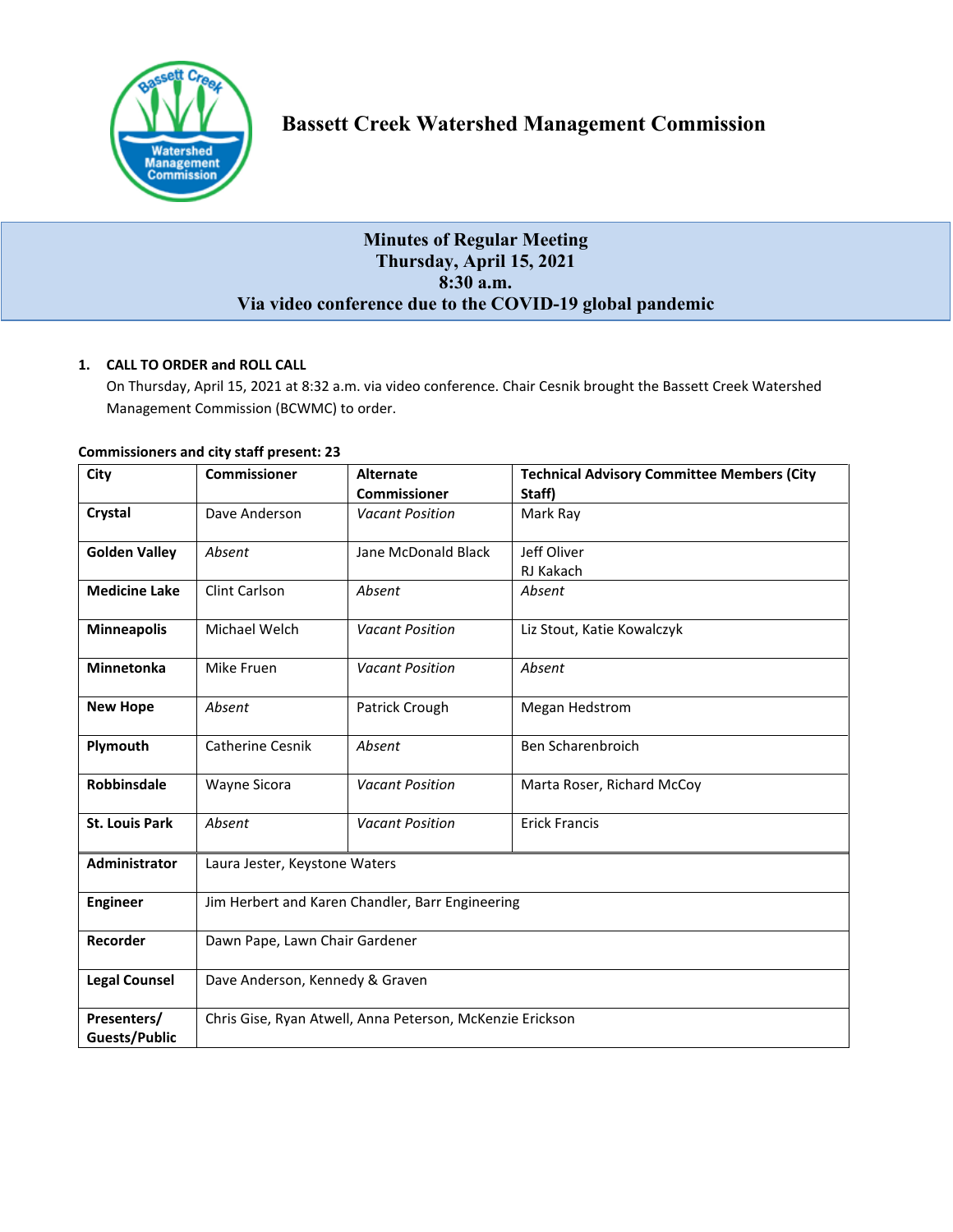# **2. PUBLIC FORUM ON NON-AGENDA ITEMS**

No members of the public were present for the public forum.

#### **3. APPROVAL OF AGENDA**

**MOTION:** Alternate Commissioner McDonald Black moved to approve the agenda. Commissioner Carlson seconded the motion. Upon a roll call vote, the motion carried 8-0, with the city of St. Louis Park absent from the vote.

#### **4. CONSENT AGENDA**

Items 4D (Acceptance of FY 2020 Financial Audit) and 4H (Approval of Barr Engineering Service Agreement) were removed from the consent agenda and added to the meeting agenda. The following items were approved as part of the consent agenda:

Approval of Minutes –March 18, 2021 Commission Meeting; Acceptance of April Financial Report; Approval of Payment of Invoices; Approval of Hennepin County AIS Prevention Grant Agreement; Approval of Agreement with Met Council for (CAMP) Citizen Assisted Monitoring Program; Approval of Hennepin County Opportunity Grant Agreement

| <b>Current Assets</b>         | <b>CIP Projects</b> | <b>General Fund</b> | <b>TOTAL</b>   |
|-------------------------------|---------------------|---------------------|----------------|
|                               |                     |                     |                |
| Checking                      | \$395,929.81        | \$210,657.65        | \$606,587.46   |
| 4MP Fund Investment           | \$3,501,239.06      | \$0                 | \$3,501,239.06 |
| 4M Fund Investment            | \$1,483,511.82      | \$0                 | \$1,483,511.82 |
| <b>Total Checking/Savings</b> |                     |                     |                |
| 3/31/2021                     | \$5,380,680.69      | \$210,657.65        | \$5,591,338.34 |

The general and construction account balances reported in the April 2021 Financial Report are as follows:

**MOTION:** Commissioner Welch moved to approve the revised consent agenda excluding items 4D and 4H. Alternate Commissioner McDonald Black seconded the motion. Upon a roll call vote, the motion carried 8-0, with the city of St. Louis Park absent from the vote.

#### **4H. Barr Engineering Service Agreement**

Commissioner Carlson commented that he likes working with Barr Engineering but is concerned about the budget and hoped to see a comparison of rates over the years. Commission Engineer Herbert explained the changes made in the service agreement from the previous version included language regarding conflict of interest, coordination of budgeting with Commission, fee rate sheet for Engineers Chandler and himself. The new agreement has a 2-year term. Commissioner Carlson asked about the percent increase in fees. Engineer Herbert explained that this varies by individual. An individual's rate increase depends on staff performance and remaining competitive with other firms. An overall increase was not calculated.

**MOTION:** Commissioner Carlson moved to approve the Barr Engineering Service Agreement. Alternate Commissioner Crough seconded the motion. Upon a roll call vote, the motion carried 7-0, with the city of St. Louis Park absent from the vote and the city of Minneapolis abstaining.

# **4D. FY 2020 Financial Audit**

Administrator Jester indicated that there were no findings in the audit. Alternate Commissioner McDonald Black added that the nonprofit audit board meets with the auditor separately without staff present and that the Commission could consider having an audit review committee. This layer of independence might be considered for review of this year's audit in early 2022.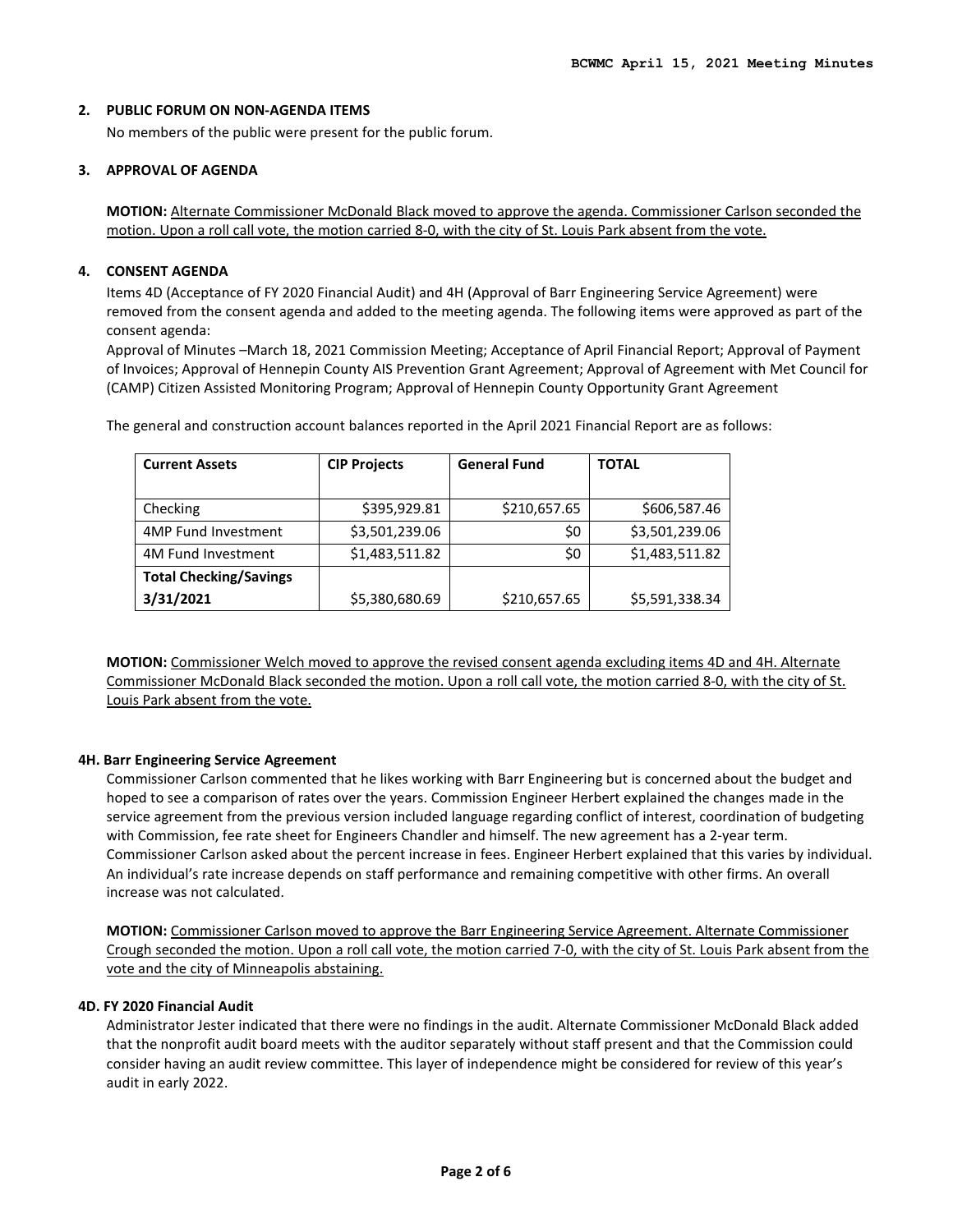**MOTION:** Commissioner Welch moved to accept FY2020 financial audit and directed the administrator to file it with the state. Alternate Commissioner McDonald Black seconded the motion. Upon a roll call vote, the motion carried 8-0, with the city of St. Louis Park absent from the vote.

#### **5. BUSINESS**

#### **A. Consider Approval of BCWMC Education Committee Recommendations**

Chair Cesnik reviewed the Education Committee's recommended 2021 work plan and education budget. She introduced members of the Bassett's Creek Park Volunteer Stewardship Group: Anna Peterson and Ryan Atwell, group coordinators, and Alex Roth, ecologist with Friends of the Mississippi River. They joined the meeting to describe their vegetation restoration project and answer questions. They explained the relationship between buckthorn, erosion, and water quality. They also explained that they "inherited" the group's coordination from the Minneapolis Park and Recreation Board (MPRB). In short, they are seeking funding to create a long-term restoration plan and lead a volunteer effort to help manage and restore areas of Bassett's Creek Park that spans the Bryn Mawr and Harrison neighborhoods. They noted they already received some funding from the Bryn Mawr Neighborhood Association and will be seeking a grant from Hennepin County.

Chair Cesnik added that developing ambassadors and using the activities to also incorporate education should be components of the project.

Commissioner Welch expressed his concern with lack of support from the MPRB. Alex Roth said he has a positive relationship with the MPRB. He reviewed former work with MPRB and stated that the MPRB supports volunteers if they are guided by a restoration plan with long-term maintenance.

**MOTION:** Commissioner Welch moved to approve the BCWMC Education Committee recommendations with the condition of securing written commitment from the Minneapolis Park and Rec Board to implement the woodland restoration work for the Bassett's Creek Park Project in the Bryn Mawr/Harrison Neighborhoods. Commissioner Carlson seconded the motion. Upon a roll call vote, the motion carried 8-0, with the city of St. Louis Park absent from the vote.

Further discussion continued about education consultant's Dawn Pape's "Water Heroes" program geared for children ages 6-11. She mentioned that it is fun, unique, and that the BCWMC may want to consider hosting their own weeklong summer camps to educate more children—and their adults.

Commissioner Welch commented that he is interested in the Water Heroes program and suggested that it could be done in the Harrison neighborhood where the Commission have done a fair amount of work already. Ms. Pape expressed enthusiasm for being connected with the Harrison neighborhood. She suggested instead of using the \$1,000 to explore what other partners are doing as far as water education, use that money to hold a camp in the Harrison neighborhood. Resident McKenzie Erickson spoke up and offered to make introductions in Harrison and Bryn Mawr Neighborhoods.

#### **B. Receive Update on Twin Lake Riparian Condition and Discussions**

During the public open forum at the March meeting, the Commission heard concerns from Golden Valley residents about Twin Lake water quality, the condition of the riparian area and the unlawful expanded beach area. Administrator Jester was directed to learn more about the issue and discuss it with Golden Valley staff and other stakeholders. Since then, she participated in considerable correspondence among Golden Valley staff, MPRB staff, and residents. She toured the site this week and participated in a meeting among city and MPRB staff.

Administrator Jester shared photos of erosion and reported that a couple of issues had been resolved already. For example, there was concern that the white powder residue left on ski trails was ski wax and could contain PFAS. It was found to be minerals left over from snowmaking along the trails. Since the water for making snow comes from a deep well, there are a lot of minerals.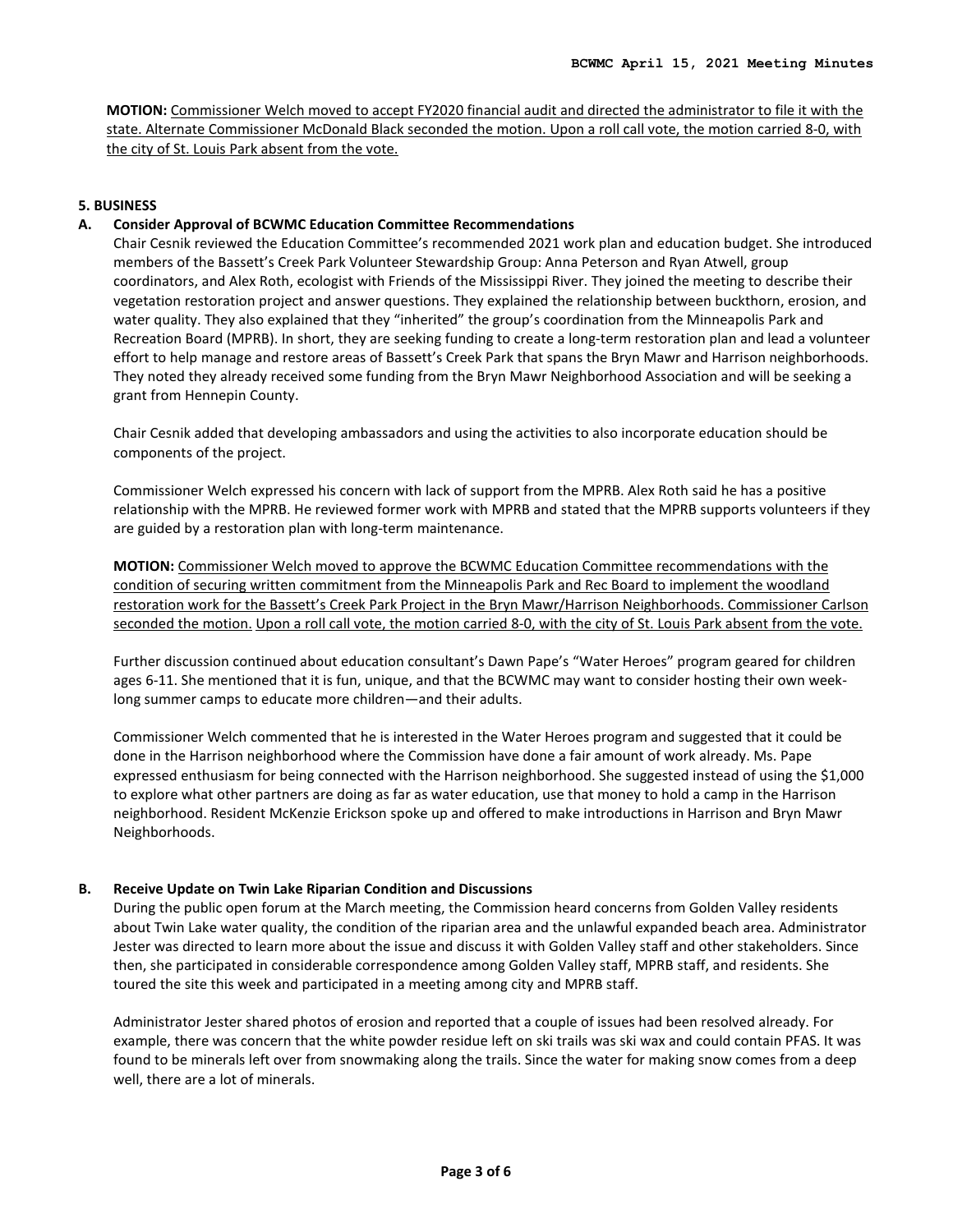The second resolved issue was the question about whether MPRB completed work for the \$600,000 Lessard Sams Outdoor Heritage Council grant they received in 2014. The project was indeed completed, but the project location changed to another part of Wirth Park.

As noted in March, Administrator Jester reported the problems stem from a lot more people using the area now. Beyond erosion concerns, this area is also a public safety concern. MPRB will add Community Connections and Violence Prevention staff rotations to this area to keep an eye on illegal activities including vegetation removal.

In addition, the City of Golden Valley reported that beavers are removing a significant number of trees along the shore and that the area hasn't been stabilized for a long time. It was noted that no entity (city, Park Board, BCWMC) has funding for the large-scale project that would be needed to stabilize the eroding slope. Golden Valley TAC member Jeff Oliver commented that if this were an easy issue, it would've been taken care of already. But there are lots of "moving parts" and weekly conversations are ongoing. Golden Valley wants to see the environmental issues addressed, but underlying issues need to be addressed first, and protocols for emergency response need to be established.

Commissioner Welch noted his surprise at the amount of erosion/bare soil in the photos and indicated this issue should be a high priority for BCWMC to address. He noted that we should seek opportunities for partnering and collaborating on grant applications.

Alternate Commissioner McDonald Black added that she frequently visits the park. She noted the stairs are dangerous because they are old and falling apart and she has seen used syringes. She noted it's a difficult situation for Golden Valley because they aren't the property owner and have no representation on the MPRB.

Administrator Jester noted there will be a future meeting with leaders of the Sweeney Lake Association, among other groups. MPRB is coordinating that meeting. She noted she would make sure Chair Cesnik and Golden Valley commissioners are invited.

### **[5 minutes break] 10:05**

# **C. Discuss Possibility of Creating BCWMC Internship for Dougherty Family College Student**

At the March Commission meeting and at the Education Committee meeting, the idea of creating a paid internship for a student of the Dougherty Family College (part of St. Thomas University) was briefly discussed. The Education Budget has up to \$3,770 available for such a position if internship activities centered on education.

Alternate Commissioner McDonald Black thanked the Commission for their support of the equity issue. She noted that inequity is a created system and that many underserved populations don't even know about opportunities they may be missing. The fact that unemployment for Blacks is twice the rate of Whites shows racial disparities. And Minnesota has the largest education gap between races of any state.

The students at Dougherty Family College are Pell Grant (federal subsidy) recipients and these students have gone to the worst schools. Alternate Commissioner McDonald Black described the college as a special place where students are educated about what kinds of possibilities might exist for them. The college is a 2-year program and many students go on to 4-year programs. She noted that internships are an important way for the students to gain new experiences. These students are working full-time jobs to pay rent. They are looking to work about 200 hours in a semester and make \$15-20/hour. Their mentors will need to be flexible in accommodating their schedules and the demands already on them.

Commissioner Anderson asked what the intern would do, who would supervise the intern, and whether other watersheds have done something similar. He also pointed out collateral costs besides the \$3,700 in wages, such as the time it takes for someone to oversee the intern. He also asked about the application process for finding the right intern, and wondered about the benefits an intern would provide the Commission. Administrator Jester noted that the Commission could learn a lot from the intern.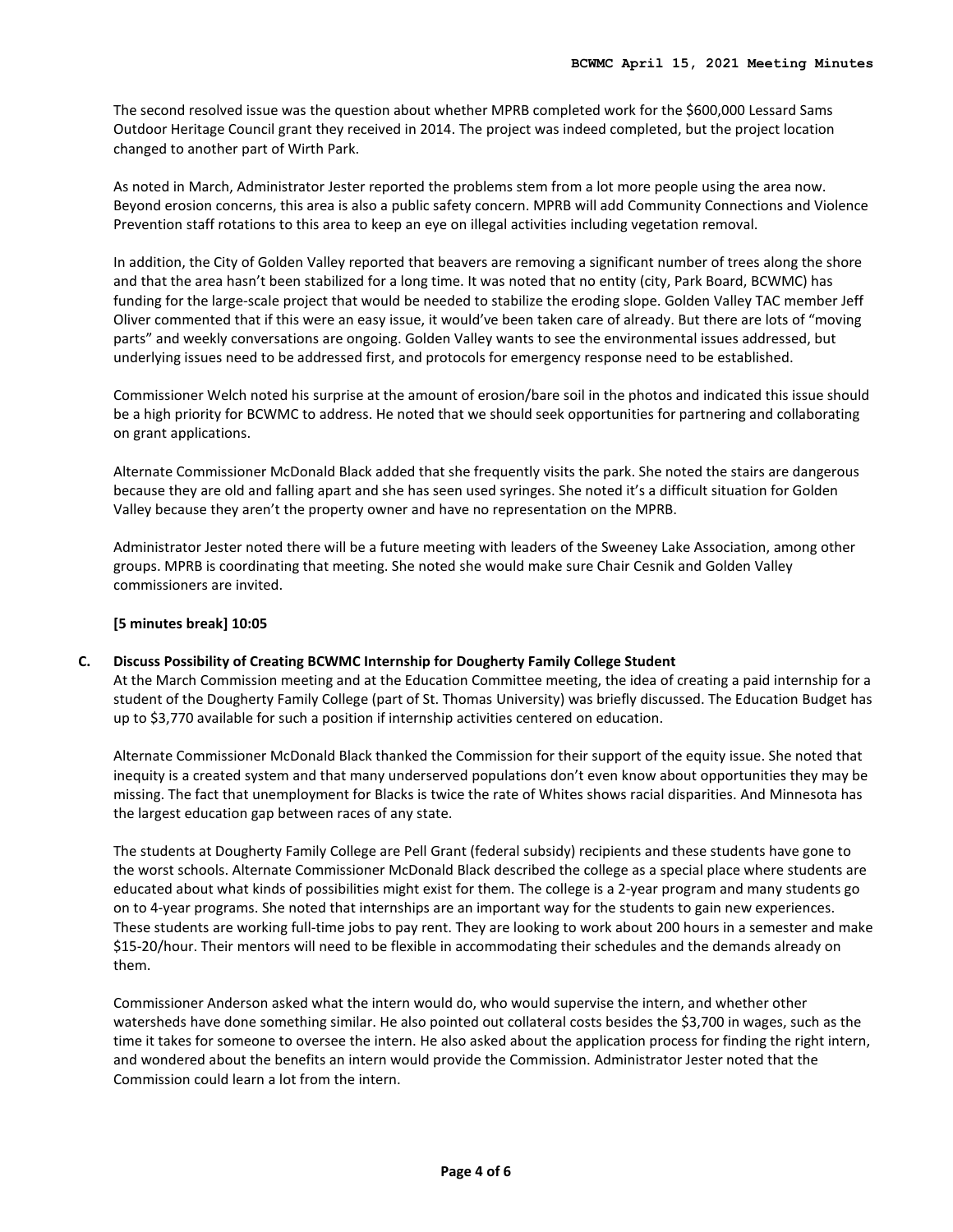Dawn Pape stated she would be happy to be a mentor an intern who is interested in education. She prides herself on being a teacher, so she wouldn't require any special skills of an intern, but a good attitude would be helpful. As far as the work to be done by an intern, she suggested Water Heroes programming in the Harrison Neighborhood.

Commissioner Anderson asked why this was limited to Dougherty Family College. Alternate Commissioner McDonald Black responded that it isn't limited, but that is where she has connections. Chair Cesnik added that we should work to answer Commissioner Anderson's questions as we move through the process and not after the fact.

Commissioner Welch supports moving forward and appreciates Alternate Commissioner McDonald Black's connection. He added that the intern would definitely need support and the Commission will incur additional costs. He noted that his wife budgets 1/3 of her time to mentoring one student. He added that equity is a larger topic to address in our next watershed management plan and that BCWMC should look at the work Capitol Region WD has done in incorporating equity issues into its plan.

Chair Cesnik added that this is new territory for the Commission, that we need good justification and to make sure the program aligns with our plan and goals. Commissioner Carlson noted that he likes the idea and that it would result in a contribution to the BCWMC in addition to benefitting the student.

**MOTION:** Alternate Commissioner McDonald Black moved that the Commission further explore the development of an internship position through the Dougherty Family College in conjunction with the Education Committee. Commissioner Welch seconded the motion. Upon a roll call vote, the motion carried 8-0, with the city of St. Louis Park absent from the vote.

#### **D. Review Updated CIP List and Project Costs**

Administrator Jester reported that at the March meeting, the Commission approved the 5-year CIP as recommended by the TAC and requested the CIP table be updated to include city and grant contributions for a more complete picture of total project costs. Administrator Jester reviewed the new table which incorporates those revisions. She noted the 30 day comment period for the proposed minor plan amendment to add five projects to the CIP ends on May  $7<sup>th</sup>$  and that the Commission will hold a public hearing on May 20<sup>th</sup>, and will set a 2022 maximum levy at their June meeting.

# **6. COMMUNICATIONS**

#### A. Administrator's Report

- i. Reminder to complete PRAP Survey April 22nd deadline
- ii. Noted that May and June meetings will be long
- B. Chair no comments
- C. Commissioners

Commissioner Carlson thanked Ben Scharenbroich, city of Plymouth, for coordinating the joint agreement facilitating street sweeping in the city of Medicine Lake

Commissioner Welch urged commissioners to attend the upcoming Metro MAWD meeting

D. TAC Members

Ben Scharenbroich showed photos of debris collected by different street sweepers, noting how effective the mechanical broom (leaves, grass clippings) v. regenerative air (finer material). He is working on a report to detail how much debris and pollution is being diverted from entering our waters.

E. Committees

i. Budget Committee will present draft 2022 operating budget in May

F. Education Consultant

No video this month because waiting for education plan to be approved

- G. Legal Counsel
	- Nothing to report
- H. Engineer
	- i. Thanked commission for approving service agreement
	- ii. Update on 2021 Monitoring Activities
		- Ice-out monitoring is done on Crane, Westwood, and Parkers Lakes